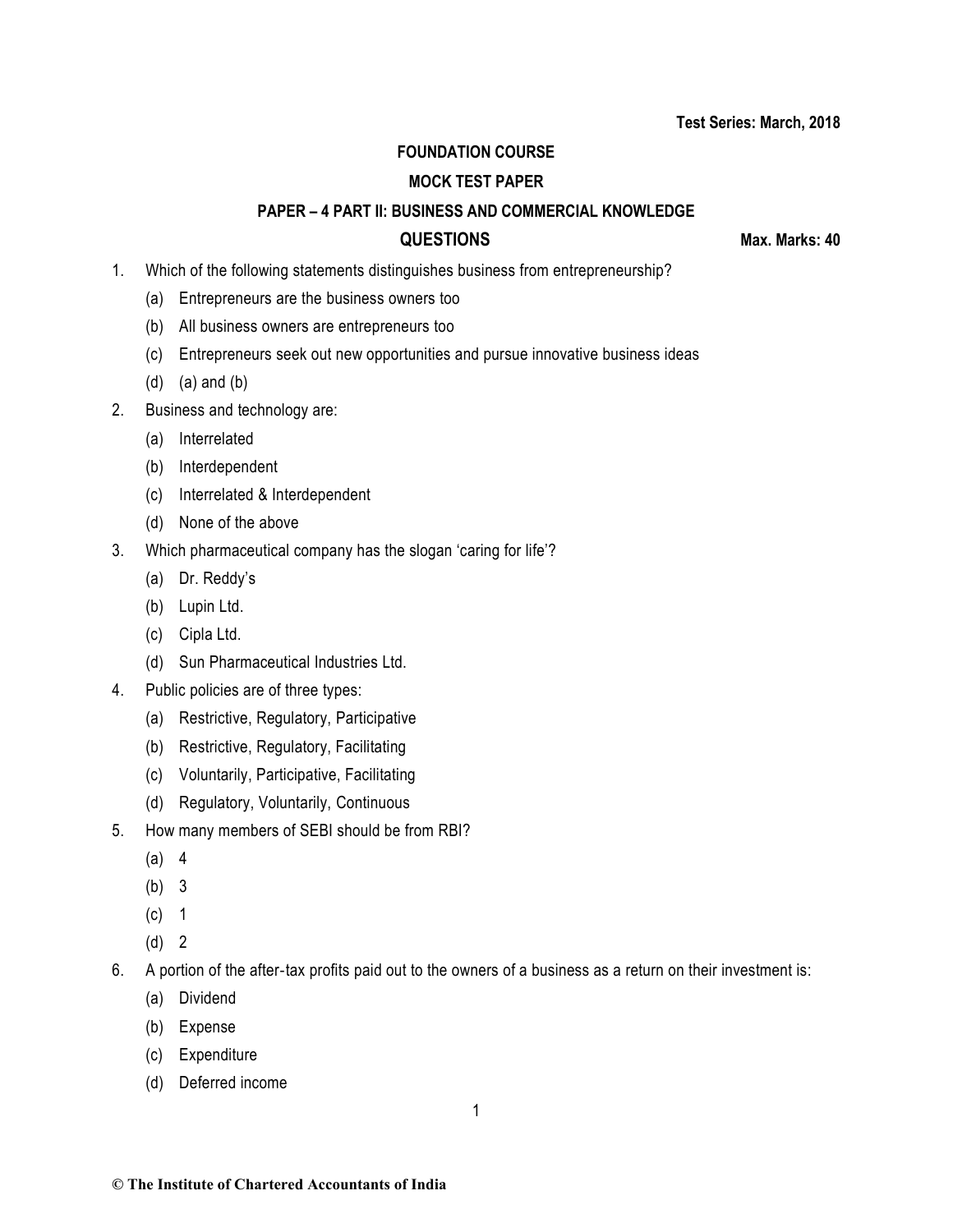- 7. Which of the following statements does not comprise business activity?
	- (a) Sale of old furniture by a household for a profit
	- (b) A carpenter made furniture for his domestic use
	- (c) Steel furniture industry
	- (d) Domestic appliances industry
- 8. Which of the following is not a part of the economic environment?
	- (a) Market and trade cycles
	- (b) Consumer buying patterns
	- (c) Strength of consumer spending
	- (d) Interest and exchange rates
- 9. State Bank of India was formerly known as:
	- (a) Bank of Madras
	- (b) Bank of Calcutta
	- (c) Imperial Bank
	- (d) Indian Bank
- 10. OCBs mean
	- (a) Overseas Corporate Bodies
	- (b) Ordnance Commission Bilateral secretariat
	- (c) Oversees Civic Boards
	- (d) Oversees Commercial Bilateral Treaties
- 11. What is the constitution of Competition Commission of India?
	- (a) A chairperson and 6 members appointed by the Central Government
	- (b) A chairperson and 5 members appointed by the Central Government
	- (c) A chairperson and 5 members appointed by the RBI
	- (d) A chairperson and 6 members appointed by the RBI
- 12. What is meant by B2B?
	- (a) Buying behaviour that concerns the process that buyers go through when deciding whe ther or not to purchase goods or services.
	- (b) A company's business model is management's storyline for how the strategy will be a money maker.
	- (c) Marketing activity directed from one business to another.
	- (d) None of the above
- 13. The Indian Companies Act, 2013 provides for the registration of:
	- (a) Private Limited and Public Limited Company
	- (b) One Person Company and Small Company
	- (c) Defunct Company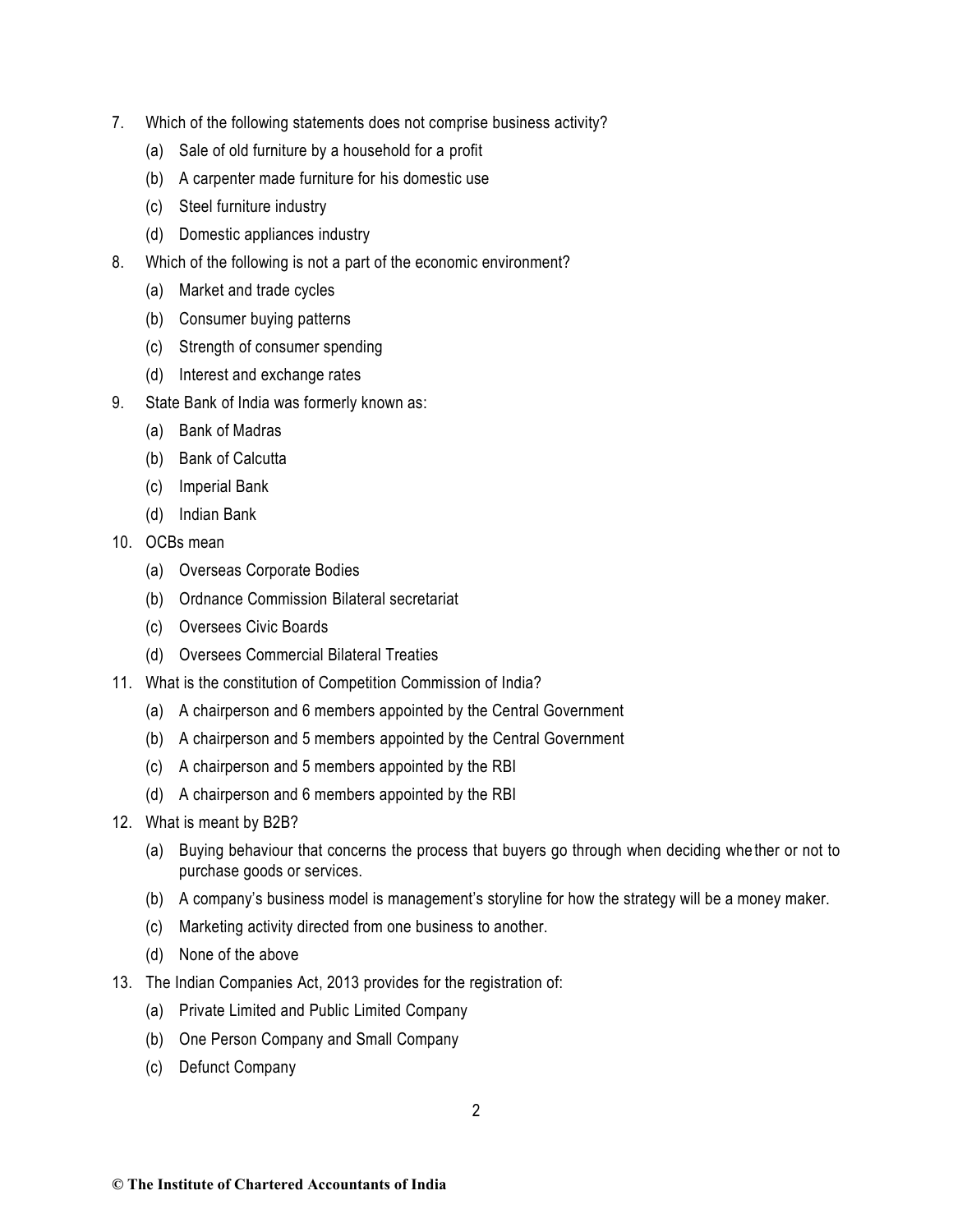- (d) All of the above
- 14. The businesses should continuously \_\_\_\_\_\_\_\_ and \_\_\_\_\_\_\_\_ to the environment if it is to service and prosper.
	- (a) Identify, appraise
	- (b) Monitor, adapt
	- (c) Identify, monitor
	- (d) Monitor, appraise
- 15. Who founded Wipro Limited?
	- (a) Azim Premji
	- (b) Mohamed Premji
	- (c) Ratan Tata
	- (d) Narayan Murthy
- 16. Reforms in Dowry Act and Divorce Act are the examples of:
	- (a) Economic Reforms
	- (b) Cultural Reforms
	- (c) Commercial Reforms
	- (d) Socio-cultural Reforms
- 17. Since when has IFCI been converted into a private limited company?
	- (a) 1991
	- (b) 1992
	- (c) 1993
	- (d) 1994
- 18. 'Personal selling' is done through:
	- (a) Written communication
	- (b) Oral communication
	- (c) TV and media
	- (d) Sign language
- 19. A partnership may not be formed to carry on:
	- (a) Any trade
	- (b) Occupation
	- (c) Profession
	- (d) Social enterprise
- 20. Relationship between organisation and environment can be described through:
	- (a) Exchange of information
	- (b) Exchange of resources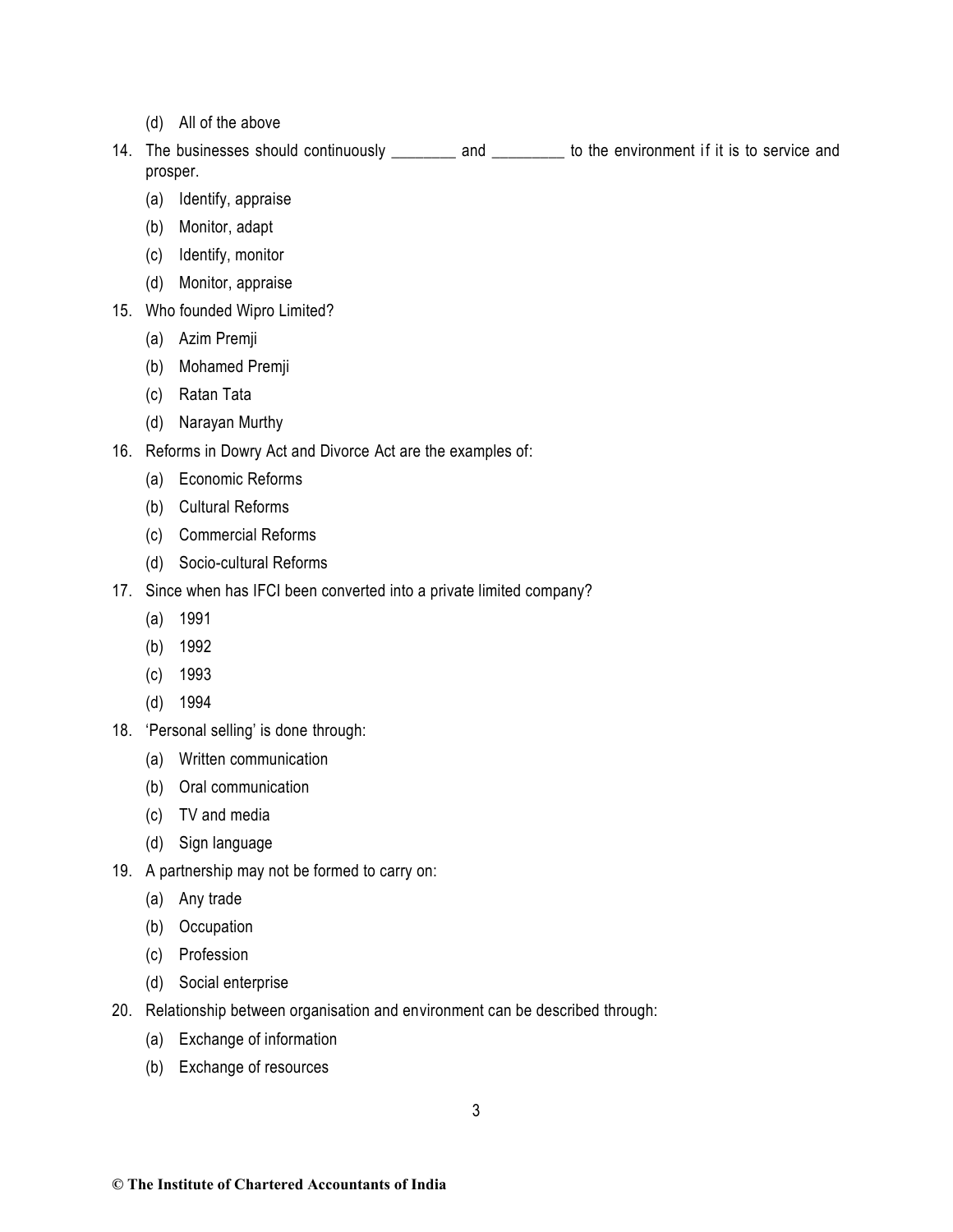- (c) Exchange of influence and power
- (d) All of the above
- 21. American Express was ranked the 17<sup>th</sup> most admired company by Fortune in which year?
	- (a) 2014
	- (b) 2015
	- (c) 2016
	- (d) 2017
- 22. The form of privatization, where government keeps hold of responsibility and private enterprise handles the management of it fully or partly is known as:
	- (a) Disinvestment
	- (b) Deregulation
	- (c) Delegation
	- (d) Decentralization
- 23. Where is the head office of NABARD?
	- (a) Mumbai
	- (b) Delhi
	- (c) Gurugram
	- (d) Benlgaluru
- 24. What is a bull market?
	- (a) A market in which the stock prices are increasing consistently.
	- (b) A market in which the stock prices are decreasing consistently.
	- (c) A market in which the stock prices are stable over a long time.
	- (d) None of the above
- 25. The maximum number of members of a private company is limited to
	- (a) 50
	- (b) 20
	- (c) 100
	- (d) 200
- 26. The performance of business in the private sector is measured by:
	- (a) Profitability
	- (b) Customer Satisfaction
	- (c) No of employees
	- (d) The salary of Managing Director
- 27. Who was the founder of Walmart?
	- (a) Sam Walton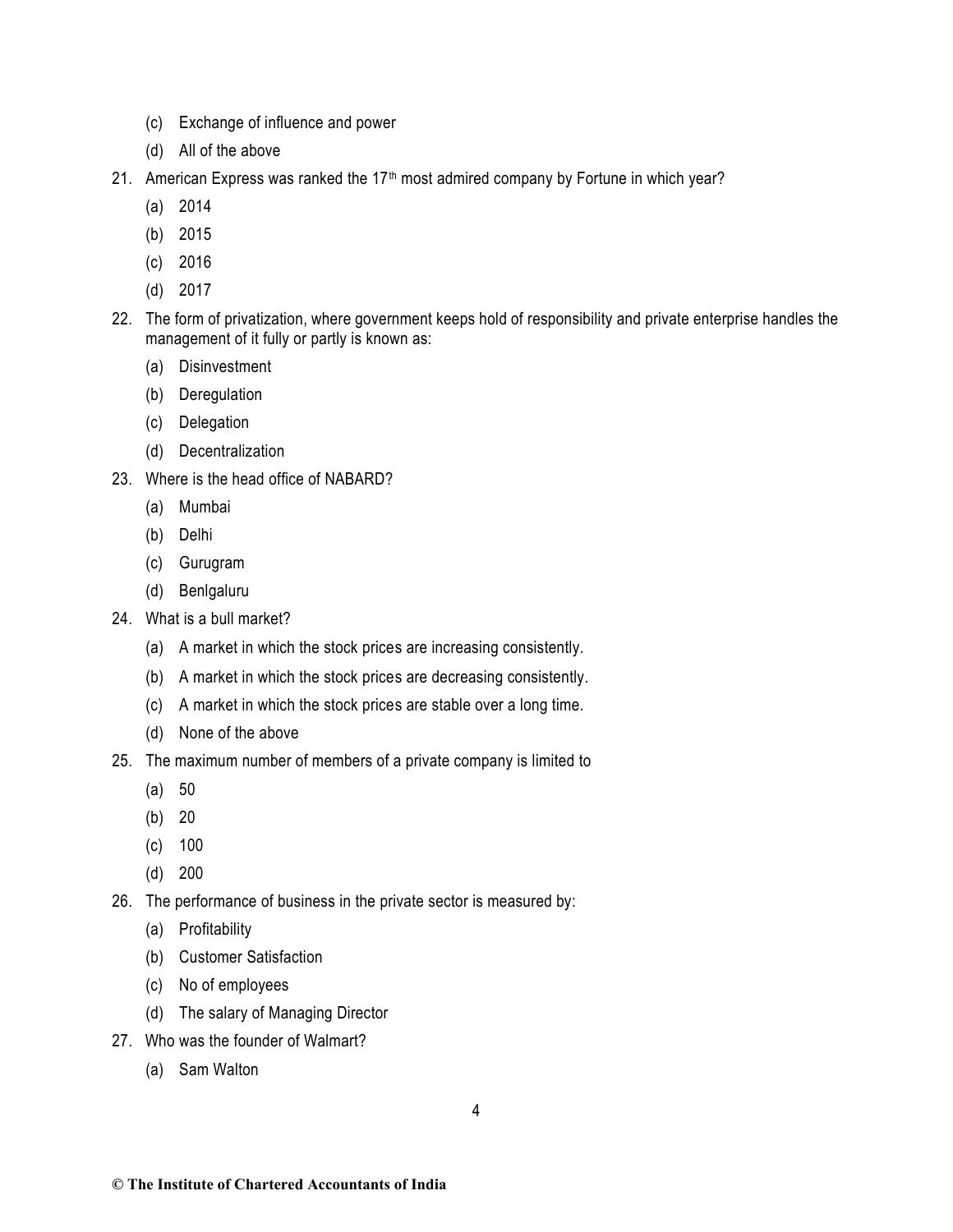- (b) Bret Biggs
- (c) Greg Penner
- (d) Luca Maestri

# 28. FIPB stands for:

- (a) Foreign Institutional Promotion Board
- (b) Foreign Institutional Preparatory Board
- (c) Foreign Investment Priority Board
- (d) Foreign Investment Promotion Board
- 29. Which one of the following is an Indian Regulatory Body that facilitates business organizations?
	- (a) EXIM Bank
	- (b) NABARD
	- (c) IRDA
	- (d) IFCI
- 30. \_\_\_\_\_\_\_\_\_\_\_ is the measure of return on investments in terms of percentage
	- (a) Yield
	- (b) Index
	- (c) Equity
	- (d) Bonus
- 31. A HUF cannot comprise members of a:
	- (a) Hindu & Sikh family
	- (b) Parsi family
	- (c) Buddhist family
	- (d) Muslim family
- 32. The term PESTLE analysis is used to describe a framework for analyzing:
	- (a) Macro Environment
	- (b) Micro Environment
	- (c) Both Macro and Micro Environment
	- (d) None of above
- 33. Indane LPG is the product of which corporation in India?
	- (a) IOCL
	- (b) NTPC
	- (c) ONGC
	- (d) PGCIL
- 34. Simplification of trade restrictions related to import is an example of:
	- (a) Globalization